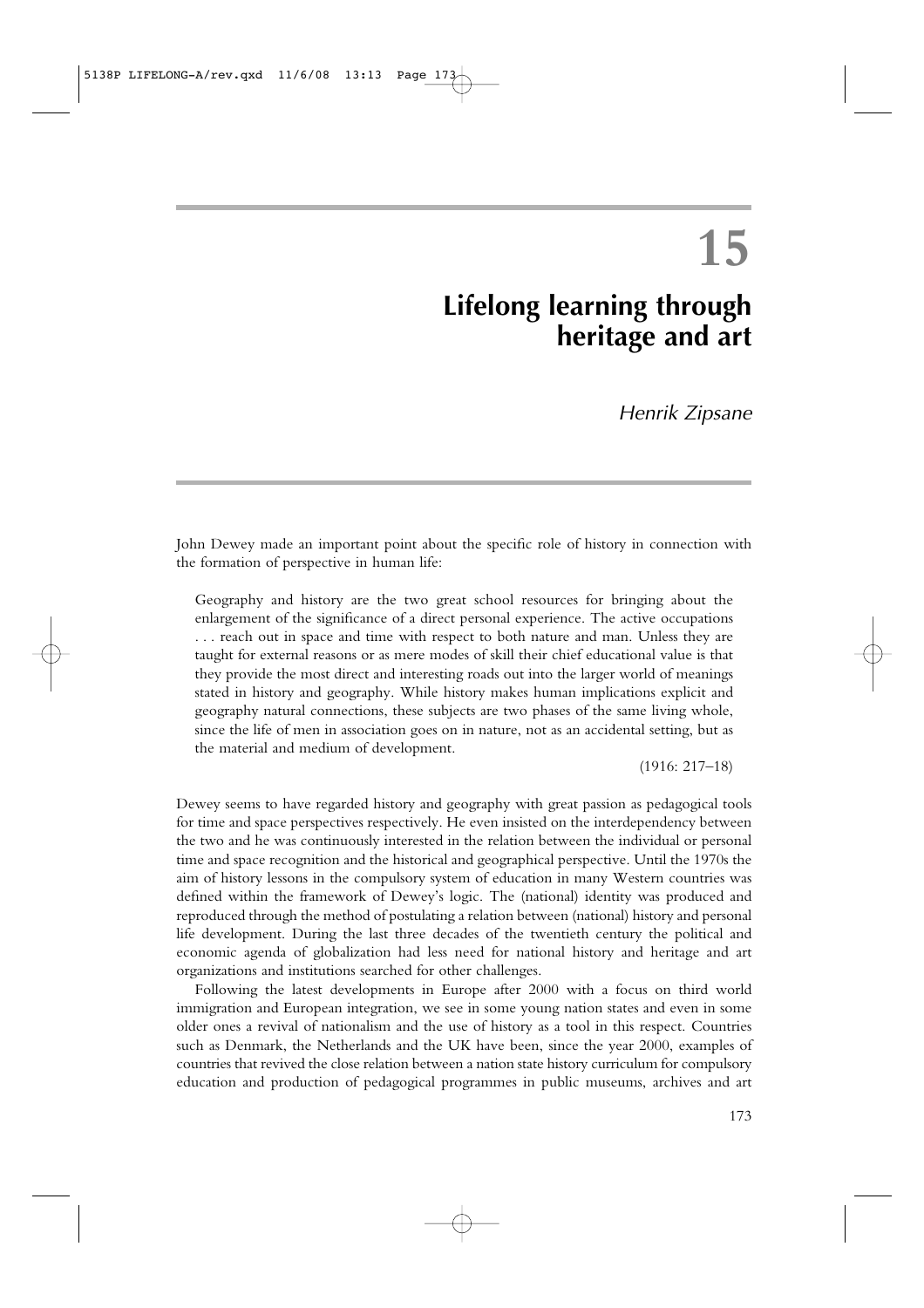collections. The revival of the usefulness of Dewey's logic of the relation between the history of society and personal history in pedagogy does, however, underline the enormous strength in the learning possibilities from both material and non-material heritage.

In this chapter I will try to give an impression of these possibilities from three angles. First, we will concentrate on the learning possibilities that have developed on the basis of the organizational traditions and the nature of the collections in heritage and art institutions, such as archives, museums and galleries. Second, we will focus on the work done by researchers in order to understand the effect of using heritage in learning processes. Third, I shall try to place heritage learning in the context of target groups and thereby in the wider perspective of lifelong and lifewide learning (Ekholm and Härd, 2000). In order to understand the learning implications I suggest that, instead of writing about visitors, users or even participants, we shall here regard them all as learners.

## **Disciplines and organizational traditions in heritage learning**

Heritage learning can be defined as a specific part of cultural learning that is specified by the use of a time perspective in pedagogical practice. This may include the use of a historical perspective but it doesn't have to since the present time perspective is often apparent. Even the difficult border between the present time and timelessness occurs: but a time perspective always will be there some way or another.

Heritage learning is used as a term for the sum of learning activities from four different disciplines and traditions: museum pedagogy, archival pedagogy, heritage site pedagogy and art pedagogy. If we see the four learning activities as heritage learning disciplines, we focus on the pedagogical practice and possibilities related directly to the use of museum objects, archival records, heritage sites and art. When we see the four pedagogical practices as traditions we emphasize the organizational background for the pedagogical development. For most of the twentieth century, museums, archives, galleries and the organizations working with heritage sites developed different ways of pedagogical practice.

In real life it may be very difficult or impossible to keep the perspectives of discipline and tradition apart from each other and it may even be difficult to separate the different disciplines from each other as many archives also hold museum or art collections. There is, however, an important point that becomes very clear when we see these four different disciplines and traditions in heritage learning: archives, museums and galleries do as a rule find their roots in different sectors of society and have performed different basic public tasks. Consequently, different cultures have developed in the organizations and they have also developed different pedagogical practices. At the start of the twenty-first century, we still see fundamental differences between archives, museums and galleries in their approach to heritage learning in many countries, but some of the differences can be traced to the different status of pedagogical work in the organizations.

By focusing on the pedagogical method we can from an abstract perspective describe the four disciplines and traditions in the following way.

## *Archival pedagogy*

Archival pedagogy has its starting point in the archival material that will often be unique written material that has survived through time and has been collected by the archival institution. The uniqueness and the authenticity of the material are essential for the special possibilities of archival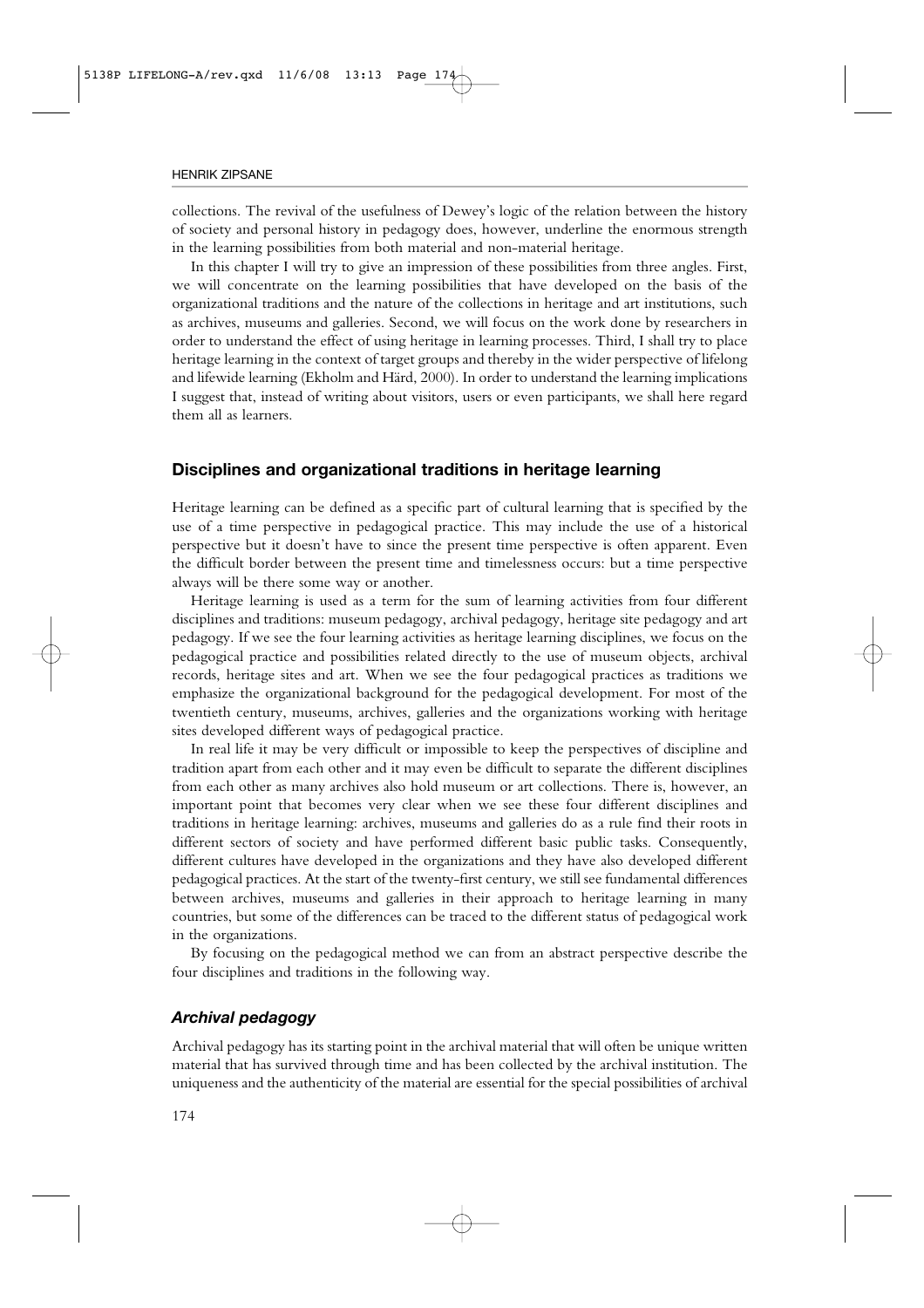pedagogy. This is the real authentic document, which by definition reflects the time and situation in which it was written! In pedagogical practice it therefore becomes crucial to recognize that the past is talking to us!

When the learning situation is working most effectively, the learners sense and are brought to realize that, beyond the archival material in focus at the moment, there once was a real person in a social setting, which might introduce them not only to this historical environment but also to a diverse collection of other archival material in the storeroom. This feeling incites curiosity and stimulates the experience of the possibility for further digging and research and thereby even the possibility of the true experience and joy of being a discoverer or a detective. And as the archival institutions seek to make the collections accessible in research rooms, many pedagogical activities have been developed with that traditional experience as the starting point. We may conclude from the practice of archival pedagogy that authenticity, uniqueness and potential discoveries are main factors in the learning process.

## *Museum pedagogy*

Museum pedagogy initially appears to make a less definable impression. It takes its starting point as the different collections in the museum, but also in the illusion of authenticity that the museum curators have endeavoured to give these collections. Since the collections are almost always removed from their original or pre-museum context, it is essential for the museums to seek to create possibilities for experiencing a sense of authenticity.

The collections are primarily accessible through professional presentations. Traditionally this takes the form of exhibitions and the pedagogical programmes that will have been developed together with the exhibition. Therefore the pedagogical programme will also present an interpretation – more or less obvious – and the heritage presentation will be arranged in order to give the learner an experience with a predefined purpose. The visitors' or participants', that is, the learners', ability to adapt to the impressions and feel sympathy with the different experiences in the presentation is central to the learning experience. It may very well have been like this! Or, if it is a presentation of the present time, the basic impression of the learners should be: It probably is like this! That is true for both indoor and open air museums.

On the basis of experience from the practice of museum pedagogy we may conclude that the convincible illusions of authenticity through the presentation of the collections and the use of the learners' ability to feel sympathy are the main factors in the learning process.

## *Heritage site pedagogy*

Heritage site pedagogy has its starting point in the landscape with archaeological excavation sites still existing as houses or other human constructions. As with archival pedagogy, the authenticity of the material is central, but now we have the authentic object placed in the original surroundings. Heritage site pedagogy is probably the oldest discipline of all heritage pedagogies: even in the oldest times the heritage site was used as a place for storytelling. Also, in our time, the visual experience of the heritage site will often be accompanied by a guide or information text.

The strong feeling of authenticity at the heritage site is central to this pedagogy. It happened here! The experience of the authentic three-dimensional rudiments of the past creates an atmosphere of standing in the middle of the 'history'. The learners thereby get help to imagine the past. By combining the visual impression and maybe even sounds, smells and the possibility to 'touch the past', the learners through the use of all senses create images. From the practice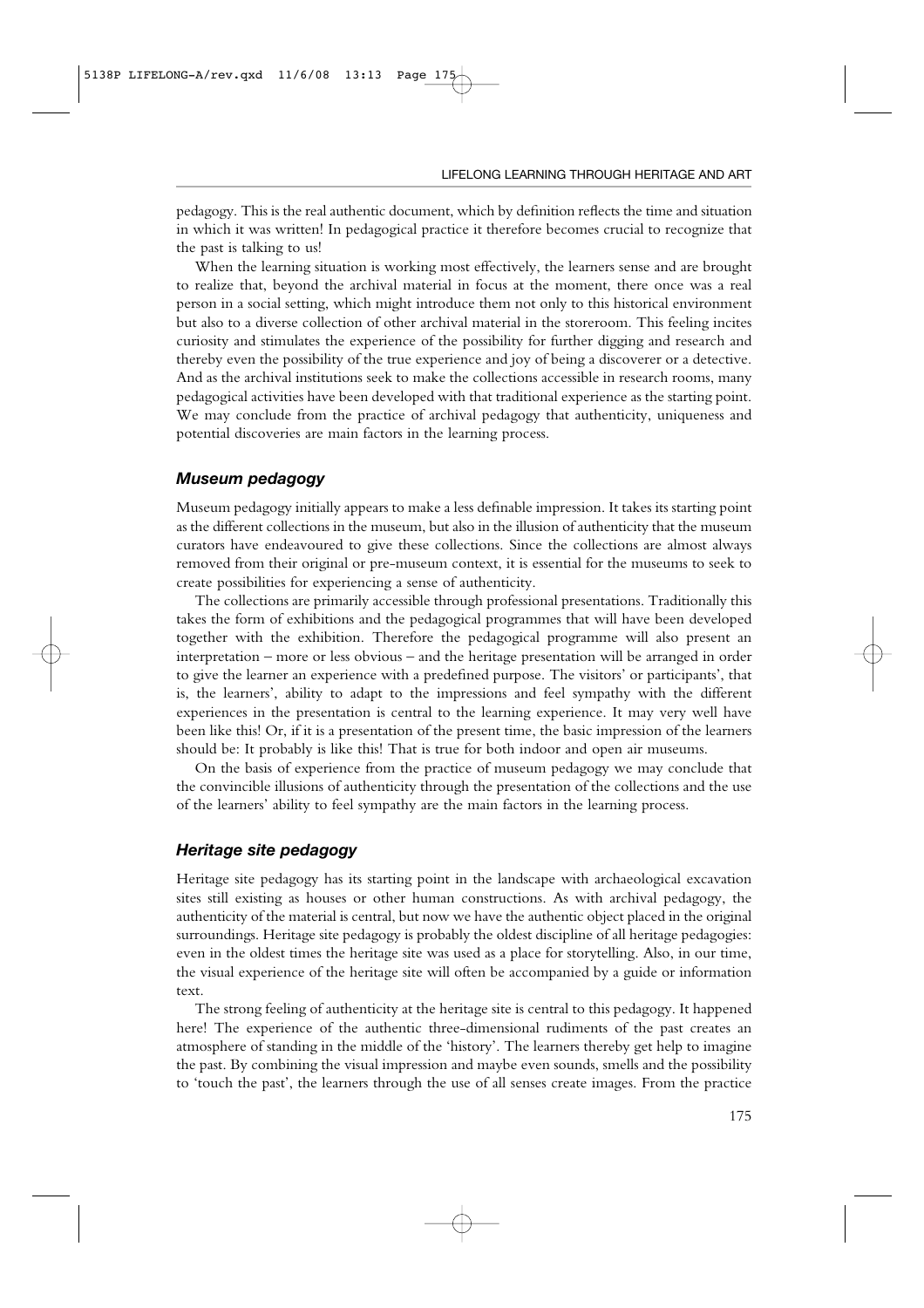of heritage site pedagogy we can conclude that the authentic object placed in the original surroundings is the sole important factor in the learning process.

## *Art pedagogy*

Art pedagogy may be said to have two equally important starting points. It is not least because of this equality that art pedagogy stands out as very different from the other disciplines and traditions of heritage pedagogy. On the one hand, art pedagogy deals with the images and other creations of art that surround us. On the other hand, it includes such pictures, films or other creations that to some extent claim to be documentary.

The field between the two aspects is often an interesting field of tension, which is exploited in this form of pedagogy. The border between fact and fiction seems to disappear.

In another way, art pedagogy also has two other equally important starting points, since it often includes both the pedagogical possibilities of the experience of other people's works of art and the learners' own creative work. We may conclude from the practice of art pedagogy that the conscious use of the borderland between fact and fiction and the meeting between the interpretation of other people's work and the learners' own creativity are the main factors in the learning process.

This perspective on the disciplines and traditions within heritage learning has so far proved to be quite operational in analytical practice. Even in recent times, when many initiatives have been taken to strengthen collaboration between the old institutions behind these pedagogical traditions, we can often see the characteristics of the basic disciplines.

## **The outcomes or effects of heritage learning**

When John Dewey placed history in an educational context almost a hundred years ago it was natural to expect that a historical perspective was the essential learning outcome. By transferring the focus from the traditional term 'history' to the postmodern use of the term 'heritage', the expectations of the outcomes have also changed.

The study of the learning process as such has been at the centre of learning research for three decades or more (Kolb, 1984; Jarvis, 1987, 2006). Different heritage and art organizations have chosen to follow one or another school (Gibbs *et al.*, 2007). In recent years the branch of heritage and art organizations has focused more on the learning outcome. The UK may serve as the most coherent example. The Department of Museum Studies at Leicester University has, for the Museums, Libraries and Archives Council (MLA), developed a fivefold description of what they call the GLO – generic learning outcome – from heritage learning activities (MLA, 2005). The description is interesting and represents professional heritage thinking as it is presented at the beginning at the twenty-first century and, at the same time, some of the challenges in thinking we have before us:

## **Making links and relationships between things**

## *Communication skills – Physical skills*

*Knowledge and understanding Skills* Knowing what or about something Knowing how to do something

Learning facts or information Being able to do new things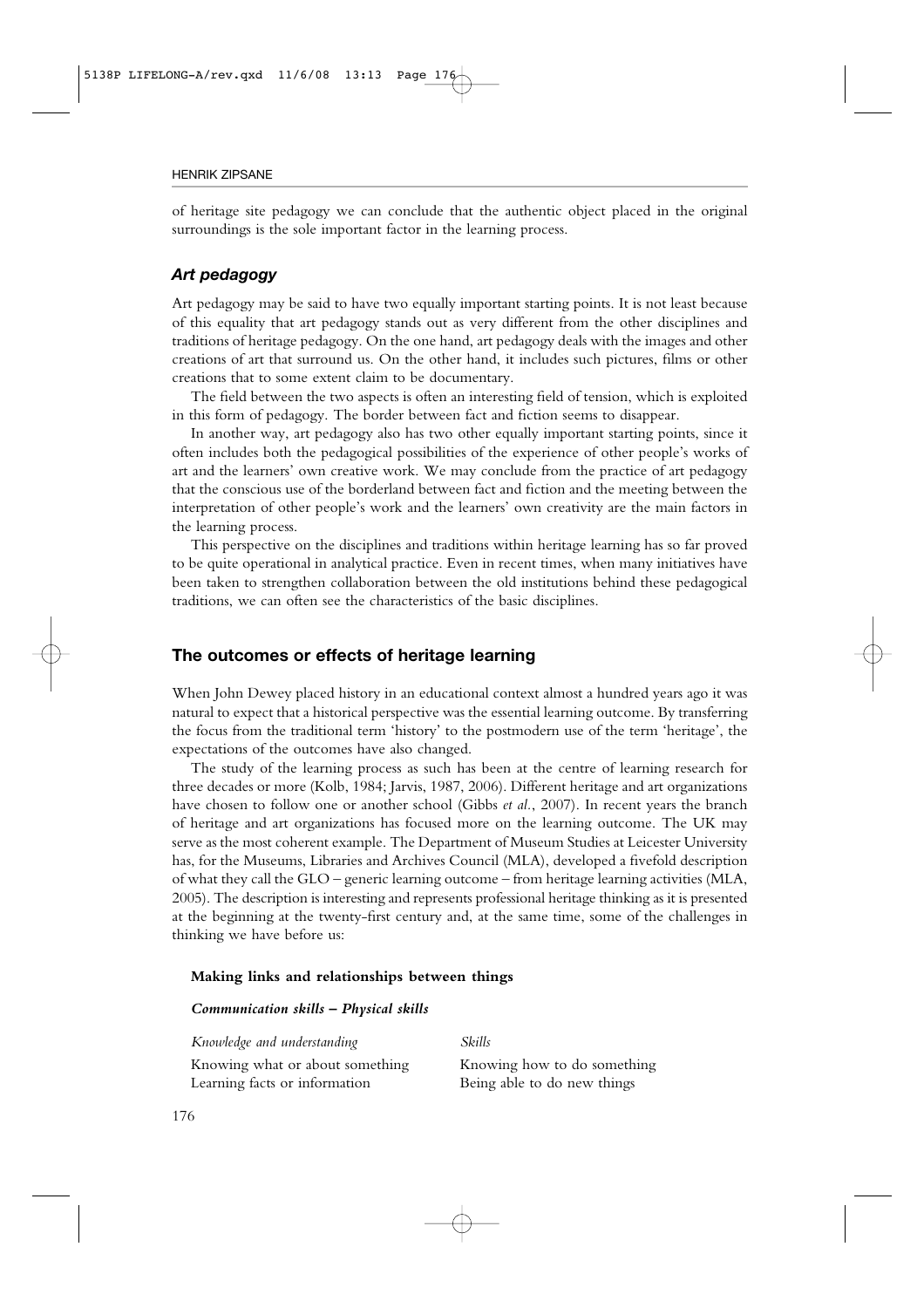Making sense of something Intellectual skills Deepening understanding **Information management skills** How museums, libraries and archives Social skills operate

Feelings Having fun Perceptions Being surprised Opinions about ourselves, e.g. self Innovative thoughts esteem Creativity Opinions or attitudes towards other Exploration, experimentation and people making Increased capacity for tolerance Being inspired Empathy Increased motivation Attitudes towards an organization

*Attitudes and values Enjoyment, inspiration, creativity*

*Positive and negative attitudes about an experience*

Activity, behaviour, progression What people do What people intend to do What people have done Reported or observed actions A change in the way that people manage their lives

It is interesting and central to this form of understanding of learning in heritage organizations that the classic description of learning outcomes in knowledge, skills and attitudes seems not to be enough. The classical learning process, defined as the processes through which an experience is transformed into knowledge, skills and attitudes, seems only to cover some of the outcome from heritage learning (Jarvis, 1987). From a traditional perspective one might claim that the outcomes here labelled 'enjoyment, inspiration, creativity' form an integrated part of attitudes and values. In the same way the outcome labelled 'activity, behaviour, progression' can be seen as just one special aspect of skills. But there is an interesting point that comes to light when we see enjoyment and changed behaviour as independent learning outcomes.

The outcomes in the forms of enjoyment and changed behaviour are given attention first of all because these outcomes exist and have done so for as long as we have had real, engaging heritage pedagogical programmes. Many people who have been engaged in heritage or art learning 'know' this, but these special outcomes are probably also given special attention because this approach to heritage learning outcomes becomes more special than if they are seen as part of classical thinking about attitudes and skills.

The most interesting effect of this structuring of the outcomes of heritage learning is that formal, non-formal and informal settings can all be included. This makes it relatively easy to use the structure and terminology in a very broad spectrum of (learning) activities in heritage and art organizations. The possibility to describe and analyse the learning situations of users of both heritage and art as leisure and as self-directed studies and in formalized educational programmes within the same conceptual framework will probably be of outstanding value to the branch in the coming years.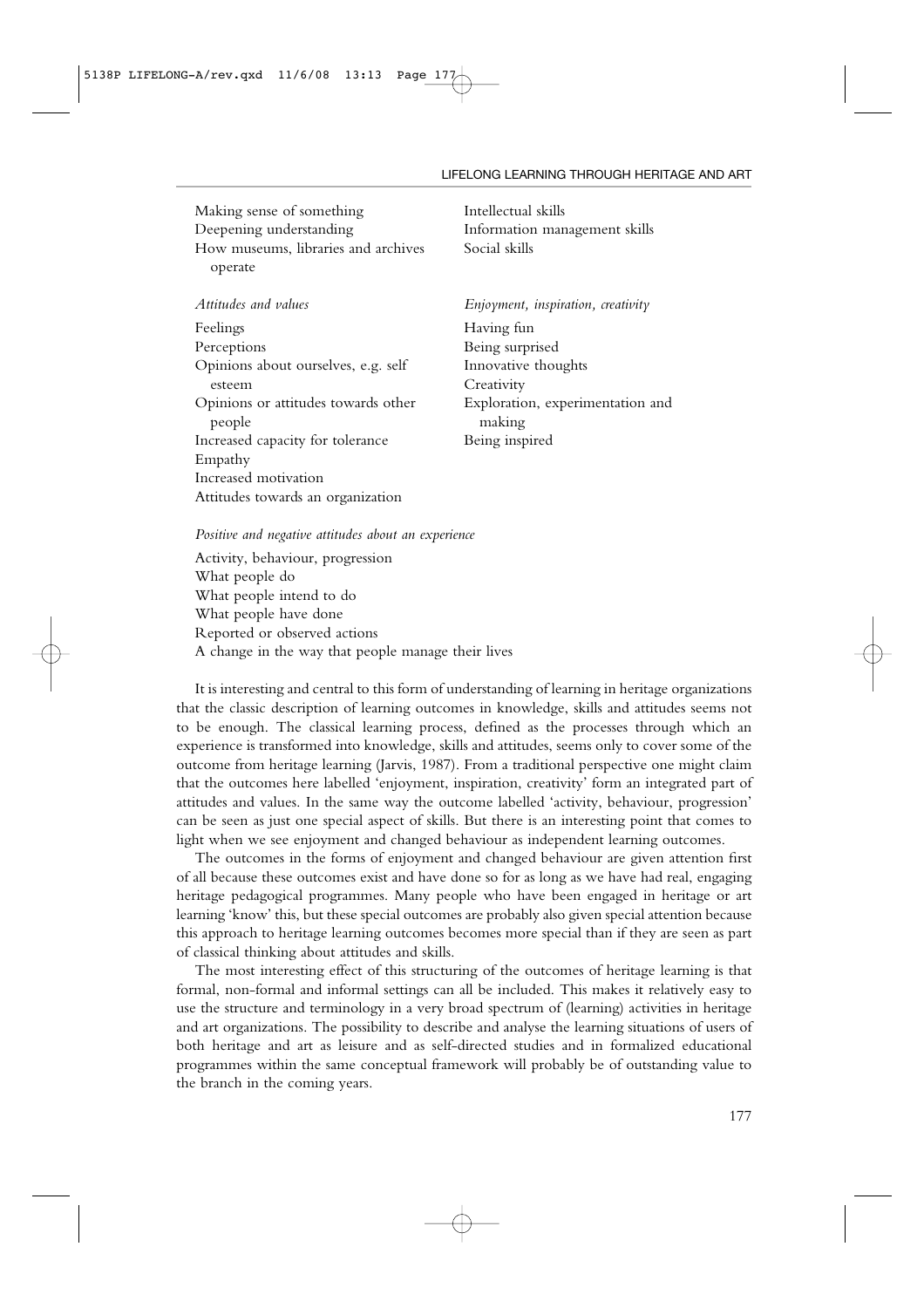# **Heritage learning and its place in lifelong and lifewide learning**

The major challenge for heritage and art organizations is now to get the newly defined outcomes of heritage learning to correspond with the competences demanded by society. Within the conceptual framework of lifelong and lifewide learning, the international arena provides some indications about what is in demand now and will be in the near future – at least in Western society. There is a clear relation in the thinking behind the concepts of key competences from the European Union (EU), the Organization for Economic Cooperation and Development (OECD) and Unesco (Eurydice, 2000; OECD 2001, 2005; EU 2001, 2004, 2005). The focus on key competences is now also clear on an interregional and national level.

As a well-developed example of this thinking we may look more closely at the EU. The European Commission has identified eight key competences that shall be promoted and stimulated both in compulsory basic education and throughout adult education:

- communication in the mother tongue;
- communication in another language;
- basic competences in maths, science and technology;
- digital competence;
- learning to learn;
- interpersonal and civic competences;
- entrepreneurship;
- cultural expression.

The reasoning behind this can be described as a concern for employability and social cohesion (Negt, 2000; Ehlers, 2007; Zipsane, 2007b, d). The challenge for the heritage and art organizations in Europe is now to see how the learning outcomes match these competences.

Two different perspectives exist here that are very important and that indicate some advantages for museums, archives and galleries. The first perspective is about learning outcomes from experience in heritage and art organizations and this matches competences demanded for the average learner possibly better than the learning outcomes that come from some other providers. It might be claimed that this or that is learned more effectively – or may actually only be learned – through heritage learning, and this may be the case with respect to interpersonal and civic competences as well as to some forms of cultural expression (Hargreaves, 1983, 1989; KEA, 2006). The second perspective is just as important. It seems to have been proven again and again that the environment of heritage and art organizations offers learning experiences for people who may have difficulties in other settings. This experience is most obvious when we refer to the formal educational system. Something really happens for many people when they move from the classroom to the museum (Wood, 1988; Selmer-Olsen, 1993)! And what seems to be true for children seems also to be the case for adults (Brookfield, 1986; Padro, 2004; Westergren, 2005).

Heritage and art organizations may be very interesting as providers of learning outcomes that match the demanded key competences. The way the EU explains the knowledge, skills and attitudes perspective on the key competences may serve almost as a delivery list for the heritage sector. An example may be the competence of learning to learn :

LEARNING TO LEARN – essential knowledge, skills and attitudes related to the competence. Where learning is directed towards particular work or career goals, an individual should have **knowledge** of the competences, knowledge, skills and qualifications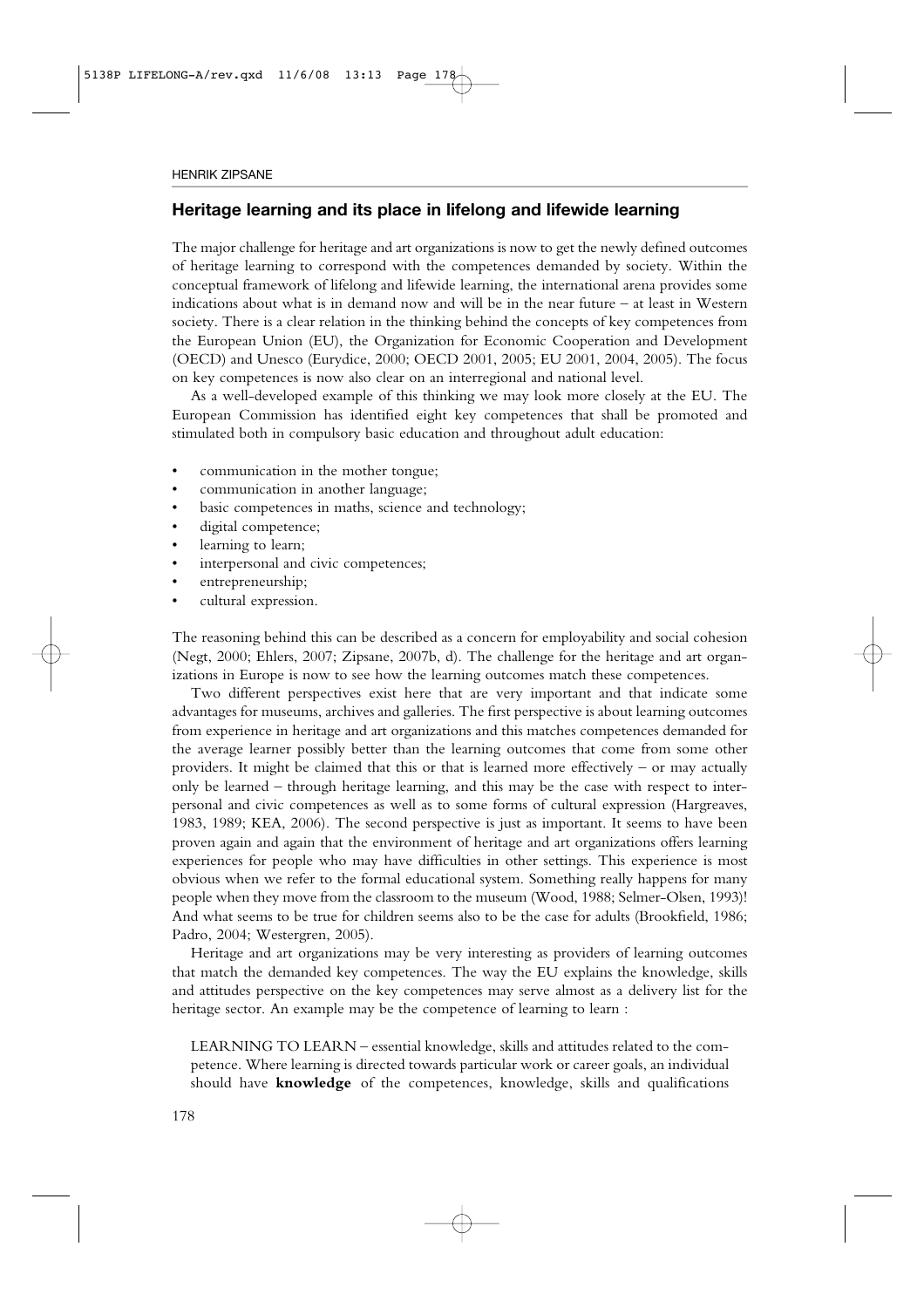required. In all cases, learning to learn requires an individual to know and understand their preferred learning strategies, the strengths and weaknesses of their skills and qualifications, and to be able to search the education and training opportunities and guidance/support available to them.

Learning to learn **skills** require firstly the acquisition of the fundamental basic skills such as literacy, numeracy and ICT that are necessary for further learning. Building on this, an individual should be able to access, gain, process and assimilate new knowledge and skills. *This requires effective management of one's learning, career and work patterns, and in particular the ability to persevere with learning, to concentrate for extended periods and to reflect critically on the purposes and aims of learning. Individuals should be able to dedicate time to learning autonomously and with self-discipline, but also to work collaboratively as part of the learning process, draw the benefits from a heterogeneous group, and to share what they have learnt*. They should be able to evaluate their own work, and to seek advice, information and support when appropriate.

A positive **attitude** *includes the motivation and confidence to pursue and succeed at learning throughout one's life. A problem-solving attitude supports both learning and an individual's ability to handle obstacles and change.* The desire to apply prior learning and life experiences and the curiosity to look for opportunities to learn and apply learning in a variety of lifewide contexts are essential elements of a positive attitude.

(EU, 2005: 16; my bold; italics in original)

The script in italics will, I believe, be recognized by many of my colleagues in the heritage and art sector as areas close to the learning outcomes designed for our guests, users and other learners, although the learning style and environment may differ. This is just an example among many, many others. The heritage and art organizations do indeed form an integral part of lifelong and lifewide learning provision. The time and space perspective, as John Dewey saw it, is still active in heritage and art learning, but the developed disciplines, the outcomes and the production of competences in the twenty-first century go far beyond that.

# **Bibliography**

- Alexander, T. and Clyne, P. (1995) *Riches Beyond Price: Making the most of family learning*, National Institute of Adult Continuing Education Policy Discussion Paper, Leicester: NIACE.
- American Association of Museums (AAM) (1992) *Excellence and Equity: Education and the public dimension of museums*, Washington, DC: AAM.
- Anderson, D. (1999) A Common Wealth: Museums in the learning age, Report to the Department for Culture, Media and Sport, London: DCMS.
- –––– (2000) 'A conceptual framework', in A. Chadwick and A. Stannett (eds ) *Museums and the Education of Adults*, Leicester: NIACE.

Aronsson, P. (2004) *Historiebruk: att använda de förflutna*, Lund: Studentlitteratur.

Association of Art Museum Directors (AAMD) (1992) *Different Voices: A social, cultural and historical framework for change in the American art museum*, New York: AAMD.

Ball, C. (1994) *Start Right: The importance of early learning*, London: Royal Society of Arts.

Best, D. (1992) *The Rationality of Feeling: Understanding the arts in education*, London: Falmer Press.

Bicknell, S. and Farmelo, G. (1993) *Museum Visitor Studies in the 90s*, London: Science Museum.

Brookfield, S. (1986) *Understanding and Facilitating Adult Learning*, San Francisco, CA: Jossey-Bass.

Bruner, J., Jolly, A. and Sylva, K. (1976) *Play: Its role in development and evolution*, Harmondsworth: Penguin Books.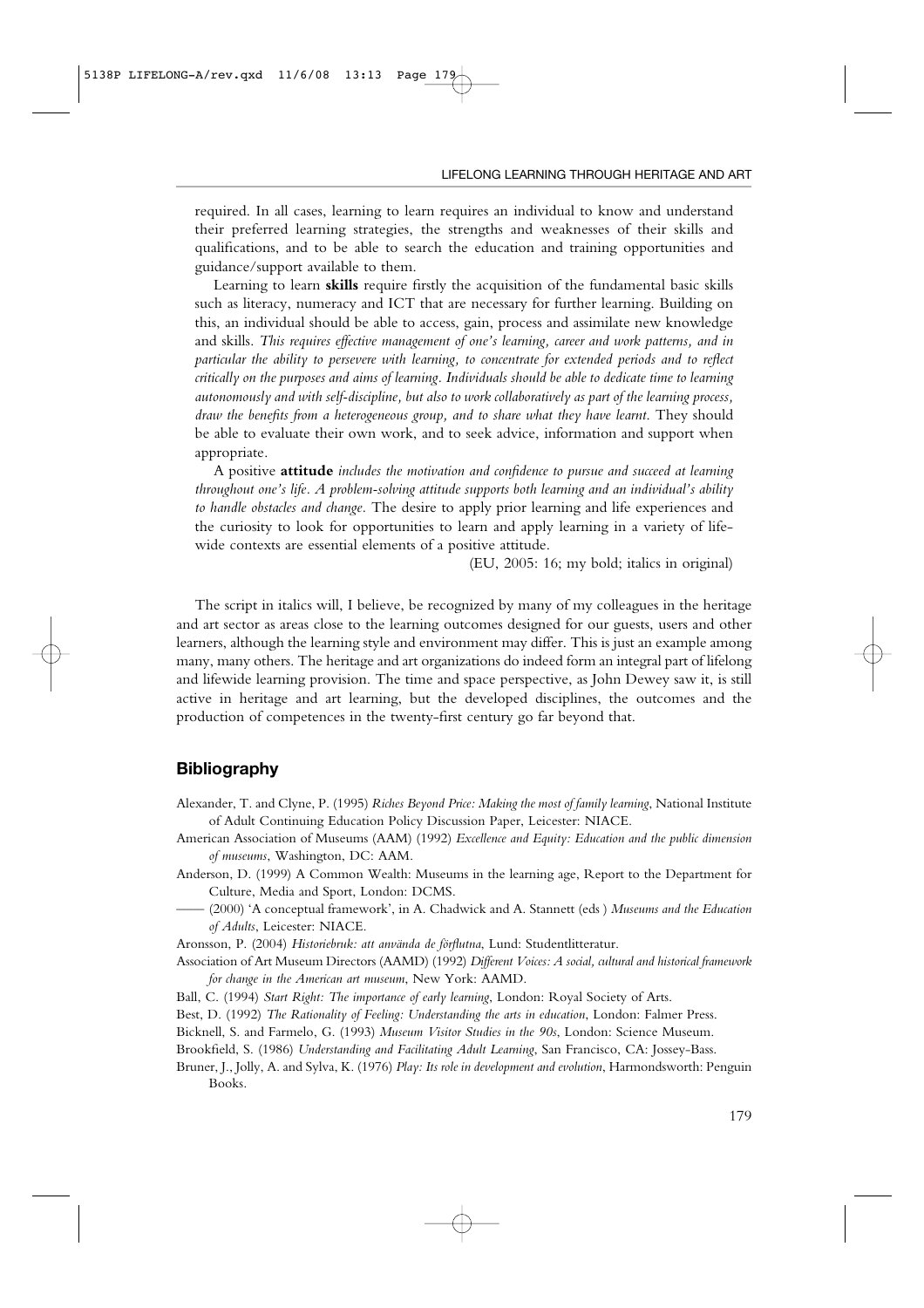Chadwick, A. and Stannett, A. (eds) (1995) *Museums and the Education of Adults*, Leicester: NIACE.

Clarke, A., Dodd, J., Hooper-Greenhill, E., O'Riain, H., Selfridge, L. and Swift, F. (2002) *The Department for Education and Skills – Museums and Galleries Education Programme: A guide to good practice*, Leicester: University of Leicester, Research Centre for Museums and Galleries (RCMG).

Classen, C. (1993) *Worlds of Sense: Exploring the senses in history and across cultures*, London: Routledge.

Colardyn, D. and Björnavold, J. (2004) 'Validation of formal, non-formal and informal learning: policy and practices in EU member states', *European Journal of Education* 39(1).

Department for Education and Employment (1997) *Connecting the Learning Society*, London: DfEE.

Department of National Heritage (1996) *Treasures in Trust: A review of museum policy*, London: DNH.

Desai, P. and Thomas, A. (1998) *Cultural Diversity: Attitudes of ethnic minority populations towards museums and galleries*, London: Museums and Galleries Commission.

Dewey, J. (1916) *Democracy and Education*, New York: Free Press.

Dodd, J. and Sandell, R. (1998) *Building Bridges: Guidance for museums and galleries on developing new audiences*, London: Museums and Galleries Commission.

Donaldson, M. (1987) *Children's Minds*, London: Fontana.

- Duke, C., Osborne, M. and Wilson, B. (eds) *Rebalancing the Social and Economic: Learning, partnership and place*, Leicester: NIACE.
- Edwards, B.D. (2006) 'New key competences: the European Certificate in Basic Skills', *Lifelong Learning in Europe* No. 2, Helsinki: Helsingki Universitet.
- Ehlers, S. (2006) 'Four Danish strategies towards adult learning', in S. Ehlers (ed.) *Milestones Towards Lifelong Learning Systems*', Copenhagen: Danmarks Pädagogiske Universitet, [[pp. 000–0]].

–––– (2007) 'En kulturarvspædagogik må rumme mere end det nationale', in M. Eivergård and H. Zipsane (eds) *Friluftsmuseer, kulturarv och lärande*, Östersund: Jamtli förlag, [[pp. 000–0]].

- Ekholm, M. and Härd, S. (2000) *Lifelong Learning and Lifewide Learning*, Stockholm: Liber Distribution Publikationstjänst.
- Elsdon, K. with Reynolds, J. and Stewart, S. (1995) *Voluntary Organisations: Citizenship, learning and change*, Leicester: NIACE.

European Task Force on Culture and Development (1997) *In from the Margins: A contribution to the debate on culture and development in Europe*, Strasbourg: Council of Europe.

- European Union (EU) (2001) *Making a European Area for Lifelong Learning a Reality*, COM (2001) 678 final, Brussels: Commission of the European Communities, 21 November.
- –––– (2004) *Implementation of Education and Training 2010: Work programme Key competences for lifelong learning – A European reference framework*, Brussels: Commission of the European Communities, November.
- –––– (2005) *Proposal for a Recommendation of the European Parliament and of the Council on Key Competences for Lifelong Learning: A European reference framework*, COM (2005) 548 final – 2005/0221 (COD), Brussels: Commission of the European Communities, 10 November.
- Eurydice (2000) *Key Competencies: A developing concept in general compulsory education*, Survey 5 (October), Paris: Eurydice.
- Falk, J. and Dierking, L. (1995) *Public Institutions for Personal Learning: Establishing a research agenda*, Washington, DC: American Association of Museums.
- –––– and –––– (1997) 'School field trips: assessing their long-term impact', *Curato* 40(3) (September).
- Falk, J. (1998) *'*Investigating the long-term impact of a museum on its community: the California Science Center L.A.S.E.R. Project*', Insights* 1(1) (Spring).
- Field, J. (2005) 'Social networks, innovation and learning: can policies for social capital promote both dynamism and justice?', in C. Duke, M. Osborne and B. Wilson (eds) *Rebalancing the Social and Economic: Learning, partnership and place*, Leicester: NIACE.

–––– (2006) Lifelong Learning and the New Educational Order, 2nd edn, London: Trentham Books.

- Fraser, J. and Wardlaw, V. (1998) *Museum Education in Scotland: A survey of current practice, 1998 update*, Edinburgh: Scottish Museums Council.
- Gibbs, K., Sani, M. and Thompson, J. (eds) (2007) *Lifelong Learning in Museums: A European handbook*, Ferrara: SATE srl.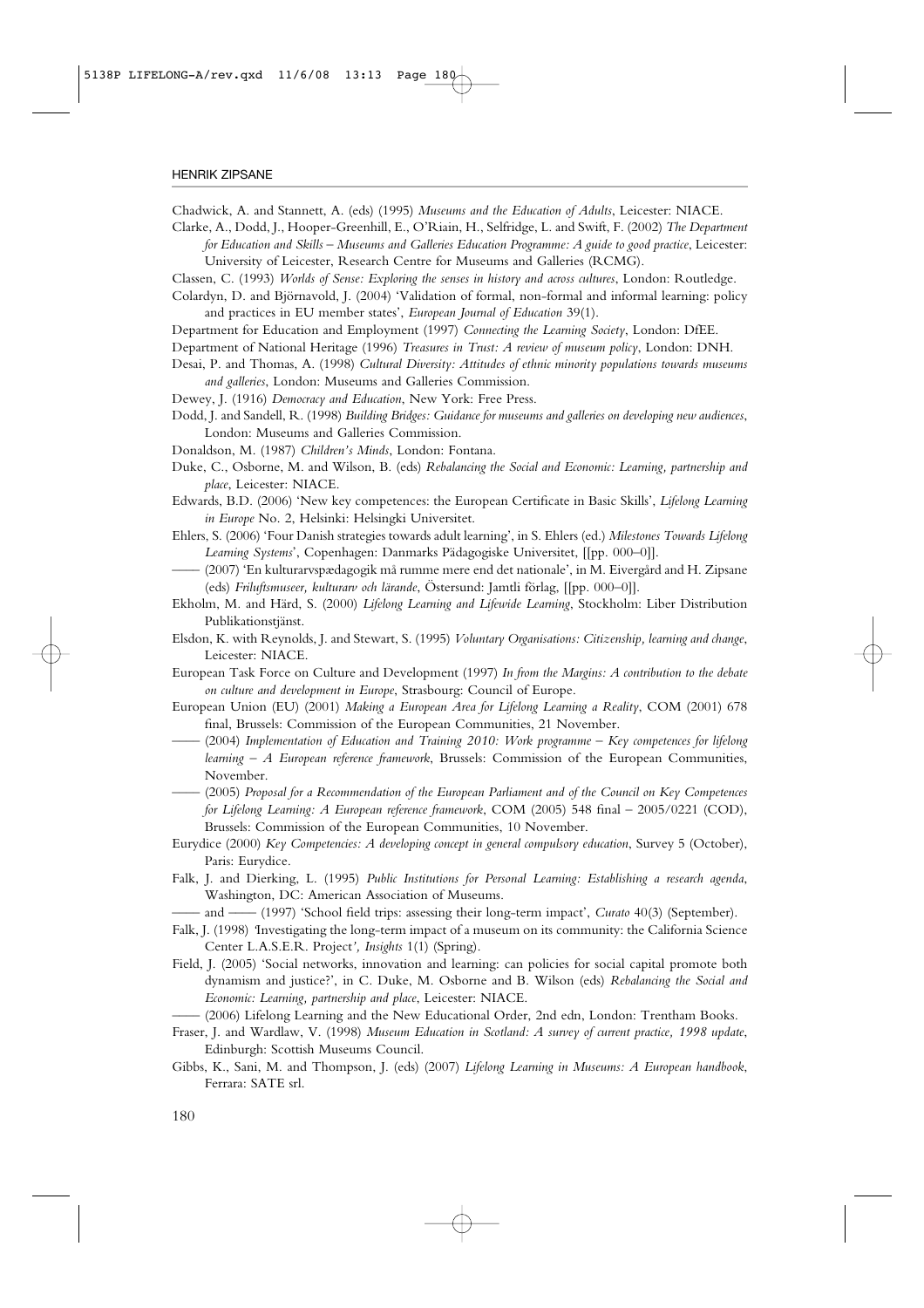Goleman, D. (1996) *Emotional Intelligence*, London: Bloomsbury.

- Greany, T. (ed.) (1998) *Attitudes to Learning '98: MORI state of the nation survey: summary report*, London: Campaign for Learning.
- Group for Education in Museums (GEM) (1995) *Developing Museum Exhibitions for Lifelong Learning*, London: The Stationery Office.
- Hargreaves, D. (1983) *'*Dr. Brunel and Mr. Denning: reflections on aesthetic knowing', in M. Ross (ed.) *The Arts: A way of knowing*, London: Pergamon Press.
- –––– (1989) 'Developmental psychology and the arts', in D. Hargreaves (ed.) *Children and the Arts*, Buckingham: Open University Press.

(ed.) *Children and the Arts*, Buckingham: Open University Press.

Harland, J, *et al.* (1998) *The Effects and Effectiveness of Arts Education in Schools: Interim Report I*, Slough: National Foundation for Educational Research.

Hein, G. (1998) *Learning in the Museum*, London: Routledge.

–––– and Alexander, M. (1998) *Museums: Places of learning*, Washington DC: American Association of Museums.

Hooper-Greenhill, E. (1994) *Museums and Their Visitors*, London: Routledge.

- –––– (ed.) (1996) *Improving Museum Learning*, Nottingham: East Midlands Museums Service.
- Illeris, H. (2006) 'Museums and galleries as performative sites for lifelong learning: constructions, deconstructions and reconstructions of audience positions in museum and gallery education', in *Museum and Society*, Leicester: NIACE, [[pp. 000–0]].
- Jarvis, P. (1987) *Adult Learning in the Social Context*, London: Croom Helm.
- –––– (2006) *Towards a Comprehensive Theory of Human Learning*, Lifelong Learning and the Learning Society, vol. 1, London and New York: Routledge.
- ——, Holford, J. and Griffin, C. (2005) *The Theory and Practice of Learning*, 2nd edn, London: Routledge.
- KEA (2006) 'The contribution of the creative and cultural sector to European growth and cohesion', KEA, Brussels. Available online at http://ec.europa.eu/culture/eac/index\_en.html (accessed 13 November 2006).
- Knoll, J.H. (2004) 'International adult education as education policy: lifelong learning and Europeanization', *Adult Education and Development* 62: [[000–0]].
- Kolb, D.A. (1984) *Experiential Learning: Experience as the source of learning and development*, Upper Saddle River, NJ: Prentice Hall.

Märja, T. (2005) 'Learner-centred lifelong learning policies', *LLinE – Lifelong Learning in Europe* 1, Helsinki.

- Museums & Galleries Commission (1996) *Guidelines on Museum Education*, London: MGC.
- Museums & Galleries Commission (1998) *European Museums Beyond the Millennium*, London: MGC.
- Museums Association (1996) *The National Strategy for Museums: The Museums Association's recommendations for government action*, London: MA.
- Museums, Libraries and Archives Council (MLA) (2005) 'GLO: generic learning outcomes', from homepage *Inspiring Learning for All: What are the generic learning outcomes?* Available online at www. inspiringlearningforall.gov.uk/measuring\_learning/learningoutcomes/why\_do\_we\_need\_glos/\_217 /default.aspx (accessed 18 October 2005).

–––– (ed.) (2006) *Museum Learning Survey: Final Report*, London: MLA.

- Negt, O. (2000) Learning throughout life: the contribution of adult education to the establishment of European identity, *Adult Education and Development* 54.
- Organisation for Economic Co-operation and Development (OECD) (2001) *Knowledge and Skills for Life: First results from PISA 2000*, Paris: OECD.
- –––– (2005) *From Education to Work: A different transition for young adults with low levels of education*, Paris: OECD.
- Ottersten, E.K. (2004) 'Lifelong learning and challenges posed to European labour markets', *European Journal of Education* 39(2).
- Padro, C. (2004) *Mapping Learning Theories in Museums*, Collect and Share Report, Barcelona: Departamento de Dibuix – Unitat d'Educació Artistica.